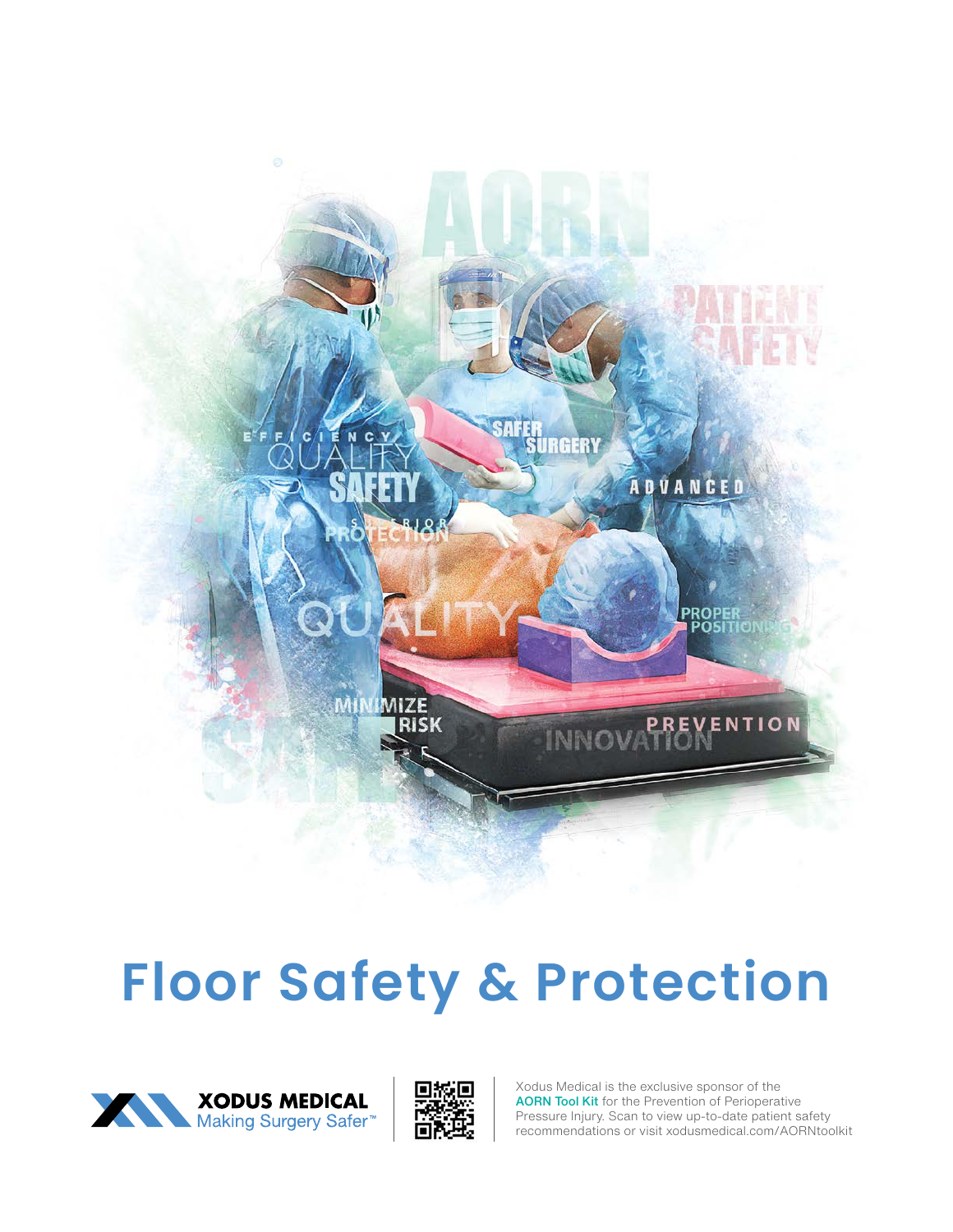![](_page_1_Picture_0.jpeg)

![](_page_1_Picture_1.jpeg)

Scan QR code to visit xodusmedical.com for a complete list of products

### **Camel™ats | Absorbent Floor Protection**

Solutions for Maintaining Clean, Dry Hospital Floors $C \in$ 

![](_page_1_Picture_5.jpeg)

- Keep hospital floors clean and dry
- Single-use design improves infection control and reduces cross-contamination risk
- Save money reduce turnover time
- Available in different sizes and absorbency levels
- Non-slip backing for secure placement

#### The Gobi Standard Absorbent Mat

Prod  $#$ 80510

![](_page_1_Picture_12.jpeg)

| Size |           |
|------|-----------|
|      | 24" x 32" |

#### The Mojave Ultra Absorbent Mat

|                                                                                                                                                                                                                                                                                 | Prod $#$ | <b>Size</b> |
|---------------------------------------------------------------------------------------------------------------------------------------------------------------------------------------------------------------------------------------------------------------------------------|----------|-------------|
| $\mathsf{f} \mathsf{f}^{\mathsf{f}}_{\mathsf{f}} \mathsf{f}^{\mathsf{f}}_{\mathsf{f}} \mathsf{f}^{\mathsf{f}}_{\mathsf{f}} \mathsf{f}^{\mathsf{f}}_{\mathsf{f}} \mathsf{f}^{\mathsf{f}}_{\mathsf{f}} \mathsf{f}^{\mathsf{f}}_{\mathsf{f}} \mathsf{f}^{\mathsf{f}}_{\mathsf{f}}$ | 80512    | 24" x 32"   |
| $R_{\text{max}}$ $R_{\text{max}}$ $R_{\text{max}}$                                                                                                                                                                                                                              | 80522    | 32" x 40"   |
|                                                                                                                                                                                                                                                                                 | 80526    | 32" x 56"   |
|                                                                                                                                                                                                                                                                                 | 80524    | 48" x 80"   |
|                                                                                                                                                                                                                                                                                 | 80525    | 48" x 80"   |
|                                                                                                                                                                                                                                                                                 |          | -w/Cutout   |

#### The Sahara Max Absorbent Mat

| h<br>as<br>и<br>ki di<br>ю<br>n.<br>٠<br>e. | c |  |
|---------------------------------------------|---|--|
|                                             |   |  |
|                                             |   |  |
|                                             |   |  |
|                                             |   |  |
|                                             |   |  |

| Prod $#$ | Size               |
|----------|--------------------|
| 80532    | $24'' \times 32''$ |
| 80531    | $32'' \times 40''$ |
| 80530    | $32''$ x 56"       |
|          |                    |

| Size      |           |
|-----------|-----------|
| 24″ x 32″ |           |
|           | 32" x 40" |
|           | 32″ x 56″ |

#### Camel® Cord Cover

Two peel strips on the back reveal residue-free adhesive that secures the cover to the floor. This feature safely secures cords and decreases the risk of trips and falls. Available in two sizes.

![](_page_1_Figure_22.jpeg)

#80548

![](_page_1_Picture_24.jpeg)

![](_page_1_Picture_25.jpeg)

#### Non-Drip Disposal

The Sahara mat features a polymer material that enhances absorption and prevents fluid from dripping.

#### Advanced Fluid Retention Technology

Fluid-absorbing polymer traps liquid for easy and convenient clean up.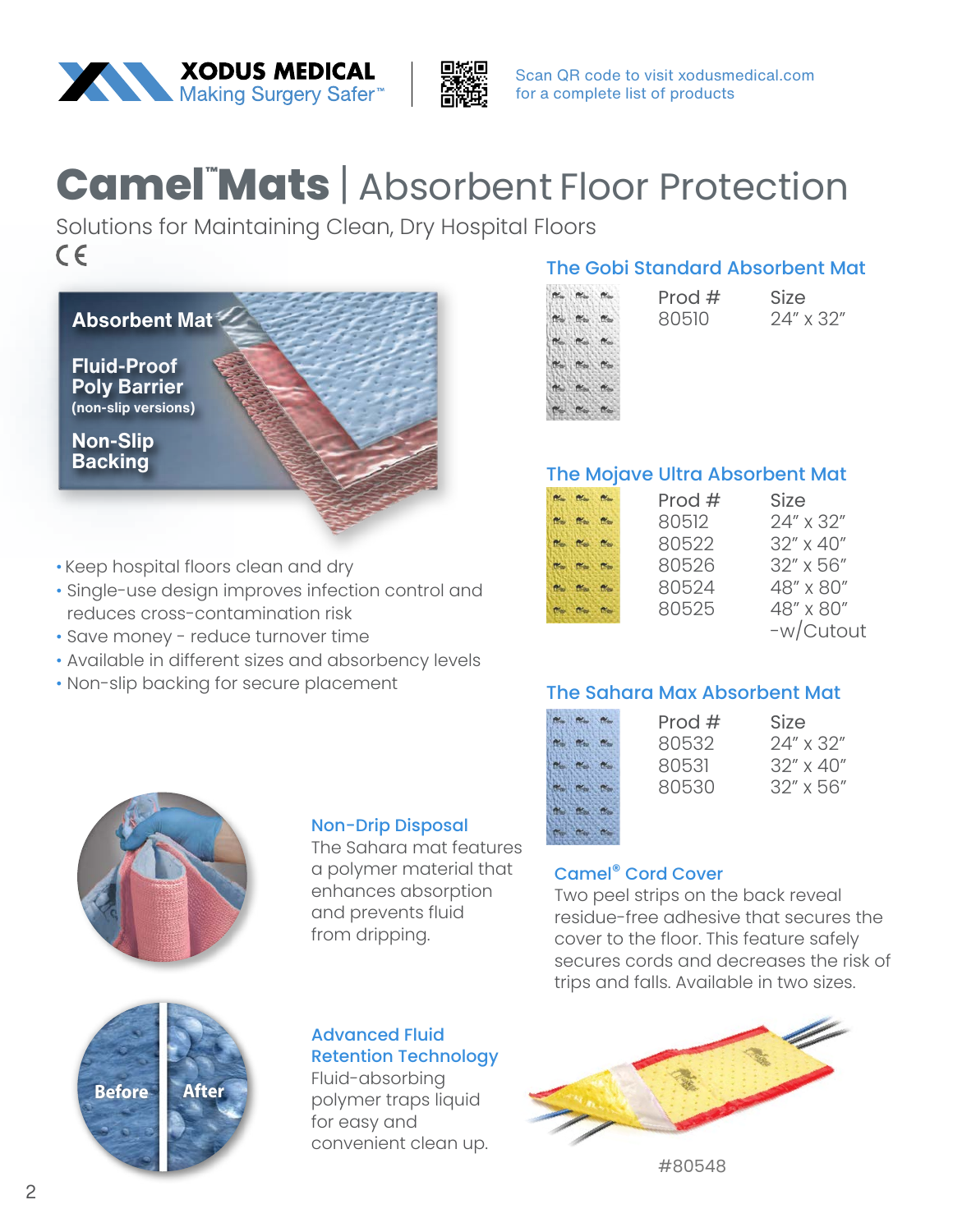![](_page_2_Picture_0.jpeg)

![](_page_2_Picture_1.jpeg)

Scan QR code to visit xodusmedical.com for a complete list of products

# **Soft Step™** | Anti-Fatigue Floor Mats

Increasing Safety and Comfort for Hospital Staff

![](_page_2_Picture_5.jpeg)

"Prolonged standing during surgical procedures poses a high risk of causing musculoskeletal disorders, including back, leg, and foot pain, which can be chronic or acute in nature."

— AORN Journal. June, 2011

#### Fitted Camel Mat

Extend the usable life of Soft Step mats by incorporating single-use, absorbent covers.

• Available in two sizes: #80536 - 39" x 24" #80537 - 74" x 24"